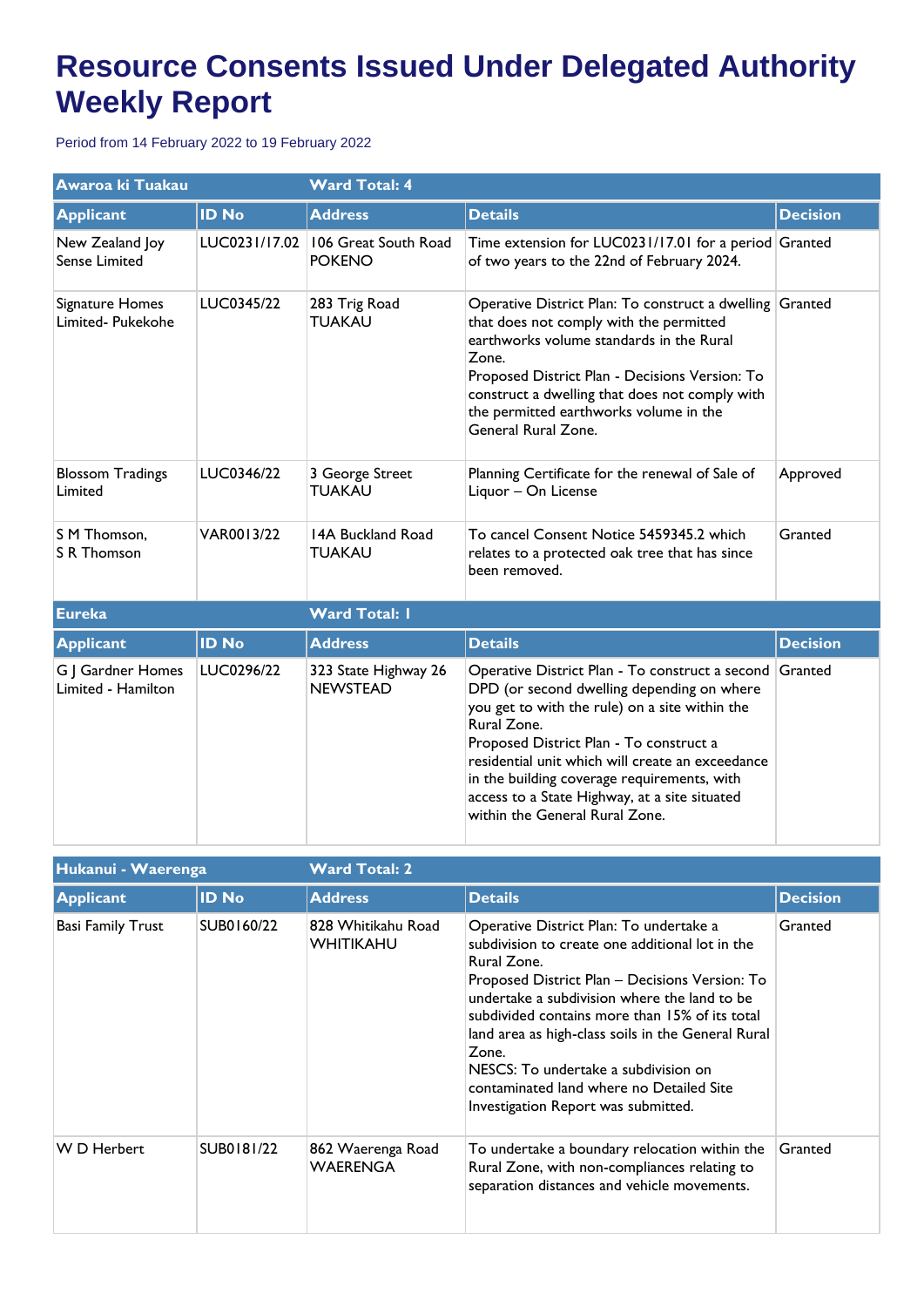## **Resource Consents Issued Under Delegated Authority Weekly Report**

Period from 14 February 2022 to 19 February 2022

| <b>Huntly</b>                        |               | <b>Ward Total: 2</b>                      |                                                                                                                                                                                                                                          |                 |  |
|--------------------------------------|---------------|-------------------------------------------|------------------------------------------------------------------------------------------------------------------------------------------------------------------------------------------------------------------------------------------|-----------------|--|
| <b>Applicant</b>                     | <b>ID No</b>  | <b>Address</b>                            | <b>Details</b>                                                                                                                                                                                                                           | <b>Decision</b> |  |
| A Mohammed                           | LUC0100/22    | 17 Kimihia Road<br><b>HUNTLY</b>          | Two-lot residential subdivision, including the<br>conversion of one cross-lease Record of Title<br>to freehold.<br>Land use consent for a dwelling that exceeds<br>building coverage, yard setback and for two<br>dwellings on one site. | Granted         |  |
| A Mohammed                           | SUB0055/22    | 17 Kimihia Road<br><b>HUNTLY</b>          | Two-lot residential subdivision, including the<br>conversion of one cross-lease Record of Title<br>to freehold.<br>Land use consent for a dwelling that exceeds<br>building coverage, yard setback and for two<br>dwellings on one site. | Granted         |  |
| <b>Ngaruawahia</b>                   |               | <b>Ward Total: I</b>                      |                                                                                                                                                                                                                                          |                 |  |
| <b>Applicant</b>                     | <b>ID No</b>  | <b>Address</b>                            | <b>Details</b>                                                                                                                                                                                                                           | <b>Decision</b> |  |
| <b>Avant Developments</b><br>Limited | SUB0098/21.02 | 536 Hakarimata Road<br><b>NGARUAWAHIA</b> | To change a condition of subdivision consent to<br>amend Scheme Plan references.                                                                                                                                                         | Granted         |  |

| <b>Onewhero-Te Akau</b>          |              | <b>Ward Total: 3</b>                  |                                                                                                                                                                                                                                                                                                                                                                                                                                                                                                                                    |                 |  |
|----------------------------------|--------------|---------------------------------------|------------------------------------------------------------------------------------------------------------------------------------------------------------------------------------------------------------------------------------------------------------------------------------------------------------------------------------------------------------------------------------------------------------------------------------------------------------------------------------------------------------------------------------|-----------------|--|
| <b>Applicant</b>                 | <b>ID No</b> | <b>Address</b>                        | <b>Details</b>                                                                                                                                                                                                                                                                                                                                                                                                                                                                                                                     | <b>Decision</b> |  |
| J P S Jackson                    | LUC0272/22   | 1215 Te Akau Road<br><b>TE AKAU</b>   | The applicants seek to construct a new open<br>walled shed onsite, which is to be utilised<br>specifically for a horse arena. The shed will be<br>1500m2 in area (25m x 60m) which fails to<br>comply with Rule 25.52.1a) maximum gross<br>floor area for a non- residential building which<br>exceeds the 500m2 maximum.                                                                                                                                                                                                          | Granted         |  |
| T N Smith,<br>D P W Smith        | LUC0303/22   | 9 Hunter Road<br><b>TUAKAU</b>        | Operative District Plan: To construct a dwelling<br>and separate shed that does not comply with<br>yard setback standards, development setback<br>standards (earthworks and an effluent disposal<br>area within the setback) and general earthworks<br>standards in the Rural Zone.<br>Proposed Waikato District Plan - Decisions<br>Version: To construct a dwelling and separate<br>shed that does not comply with front (road)<br>yard setback and building setback from<br>waterbodies standards in the General Rural<br>Zone. | Granted         |  |
| <b>Habon Ventures</b><br>Limited | SUB0175/22   | 163 Kereru Road<br><b>GLEN MASSEY</b> | To undertake a boundary relocation and<br>general subdivision to create one additional lot<br>in the Rural Zone.                                                                                                                                                                                                                                                                                                                                                                                                                   | Granted         |  |